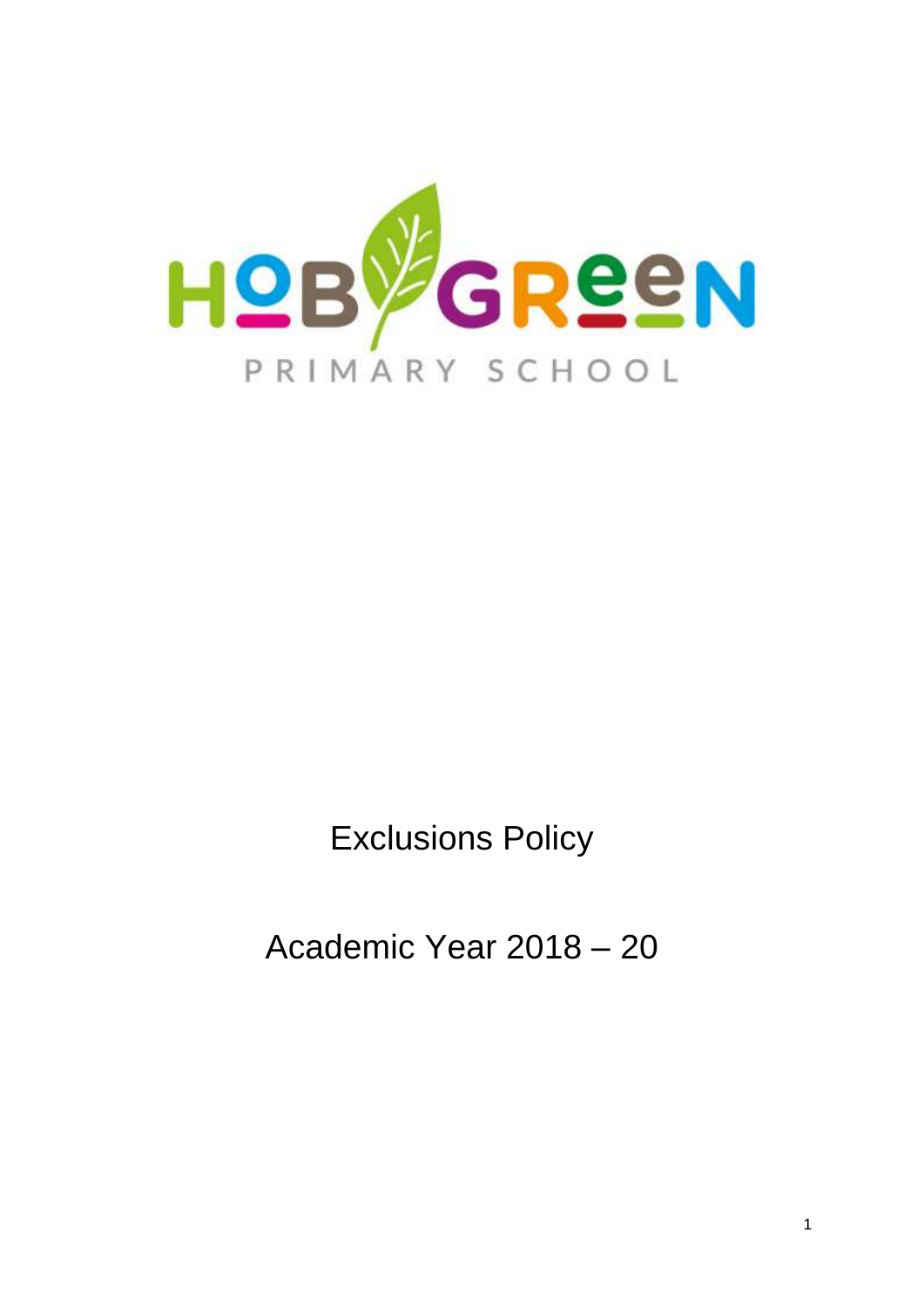# **Contents**

**………………………………………………………………………………………………………………………**

## **1. Aims**

Our school aims to ensure that:

- The exclusions process is applied fairly and consistently
- The exclusions process is understood by governors, staff, parents and pupils
- Pupils in school are safe and happy
- Pupils do not become NEET (not in education, employment or training)

## **2. Legislation and statutory guidance**

This policy is based on statutory guidance from the Department for Education: Exclusion from [maintained schools, academies and pupil referral units \(PRUs\) in England.](https://www.gov.uk/government/publications/school-exclusion)

It is based on the following legislation, which outline schools' powers to exclude pupils:

- Section 52 of the [Education Act 2002,](http://www.legislation.gov.uk/ukpga/2002/32/section/52) as amended by the [Education Act 2011](http://www.legislation.gov.uk/ukpga/2011/21/contents/enacted)
- [The School Discipline \(Pupil Exclusions and Reviews\) \(England\) Regulations 2012](http://www.legislation.gov.uk/uksi/2012/1033/made)
- Sections 64-68 of the [School Standards and Framework Act 1998](http://www.legislation.gov.uk/ukpga/1998/31)

In addition, the policy is based on:

- Part 7, chapter 2 of the [Education and Inspections Act 2006,](http://www.legislation.gov.uk/ukpga/2006/40/part/7/chapter/2) which looks at parental responsibility for excluded pupils
- Section 579 of the [Education Act 1996,](http://www.legislation.gov.uk/ukpga/1996/56/section/579) which defines 'school day'
- The [Education \(Provision of Full-Time Education for Excluded Pupils\) \(England\) Regulations](http://www.legislation.gov.uk/uksi/2007/1870/contents/made)  [2007,](http://www.legislation.gov.uk/uksi/2007/1870/contents/made) as amended by [The Education \(Provision of Full-Time Education for Excluded Pupils\)](http://www.legislation.gov.uk/uksi/2014/3216/contents/made)  [\(England\) \(Amendment\) Regulations 2014](http://www.legislation.gov.uk/uksi/2014/3216/contents/made)

This policy complies with our funding agreement and articles of association.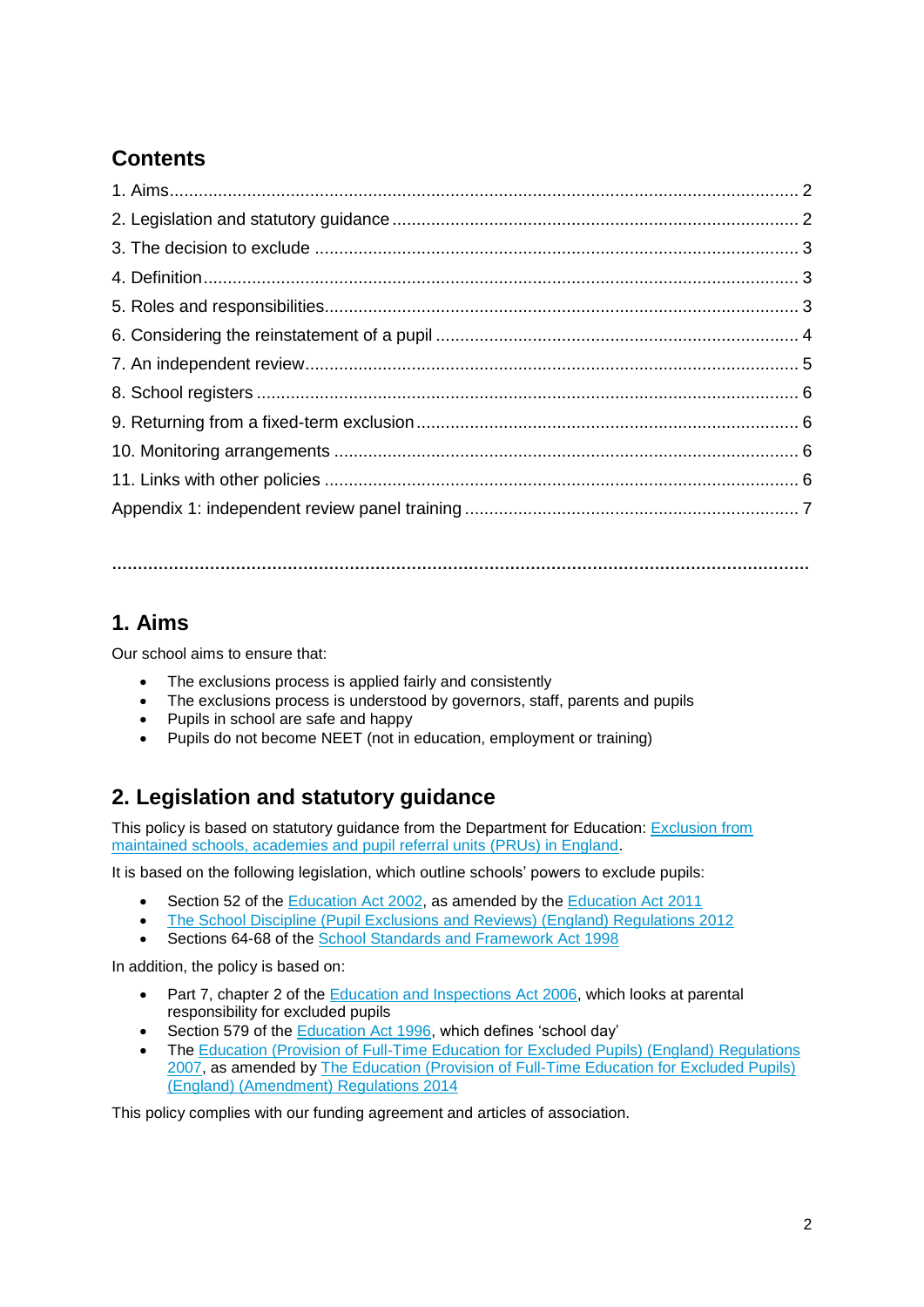## **3. The decision to exclude**

Only the headteacher, or acting headteacher, can exclude a pupil from school. A permanent exclusion will be taken as a last resort.

A decision to exclude a pupil will be taken only:

- In response to serious or persistent breaches of the school's behaviour policy, **and**
- If allowing the pupil to remain in school would seriously harm the education or welfare of others

Before deciding whether to exclude a pupil, either permanently or for a fixed period, the headteacher will:

- Consider all the relevant facts and evidence, including whether the incident(s) leading to the exclusion were provoked
- Allow the pupil to give their version of events
- Consider if the pupil has special educational needs (SEN)

### **4. Definition**

For the purposes of exclusions, school day is defined as any day on which there is a school session. Therefore, INSET or staff training days do not count as a school day.

### **5. Roles and responsibilities**

#### **5.1 The headteacher**

#### **Informing parents**

The headteacher will immediately provide the following information, in writing, to the parents of an excluded pupil:

- The reason(s) for the exclusion
- The length of a fixed-term exclusion or, for a permanent exclusion, the fact that it is permanent
- Information about parents' right to make representations about the exclusion to the governing board and how the pupil may be involved in this
- Where there is a legal requirement for the governing board to meet to consider the reinstatement of a pupil, and that parents have a right to attend a meeting, be represented at a meeting (at their own expense) and to bring a friend

The headteacher will also notify parents by the end of the afternoon session on the day their child is excluded that for the first 5 school days of an exclusion, or until the start date of any alternative provision where this is earlier, parents are legally required to ensure that their child is not present in a public place during school hours without a good reason. Parents may be given a fixed penalty notice or prosecuted if they fail to do this.

If alternative provision is being arranged, the following information will be included when notifying parents of an exclusion:

- The start date for any provision of full-time education that has been arranged
- The start and finish times of any such provision, including the times for morning and afternoon sessions, where relevant
- The address at which the provision will take place
- Any information required by the pupil to identify the person they should report to on the first day

Where this information on alternative provision is not reasonably ascertainable by the end of the afternoon session, it may be provided in a subsequent notice, but it will be provided no later than 48 hours before the provision is due to start. The only exception to this is where alternative provision is to be provided before the sixth day of an exclusion, in which case the information can be provided with less than 48 hours' notice with parents' consent.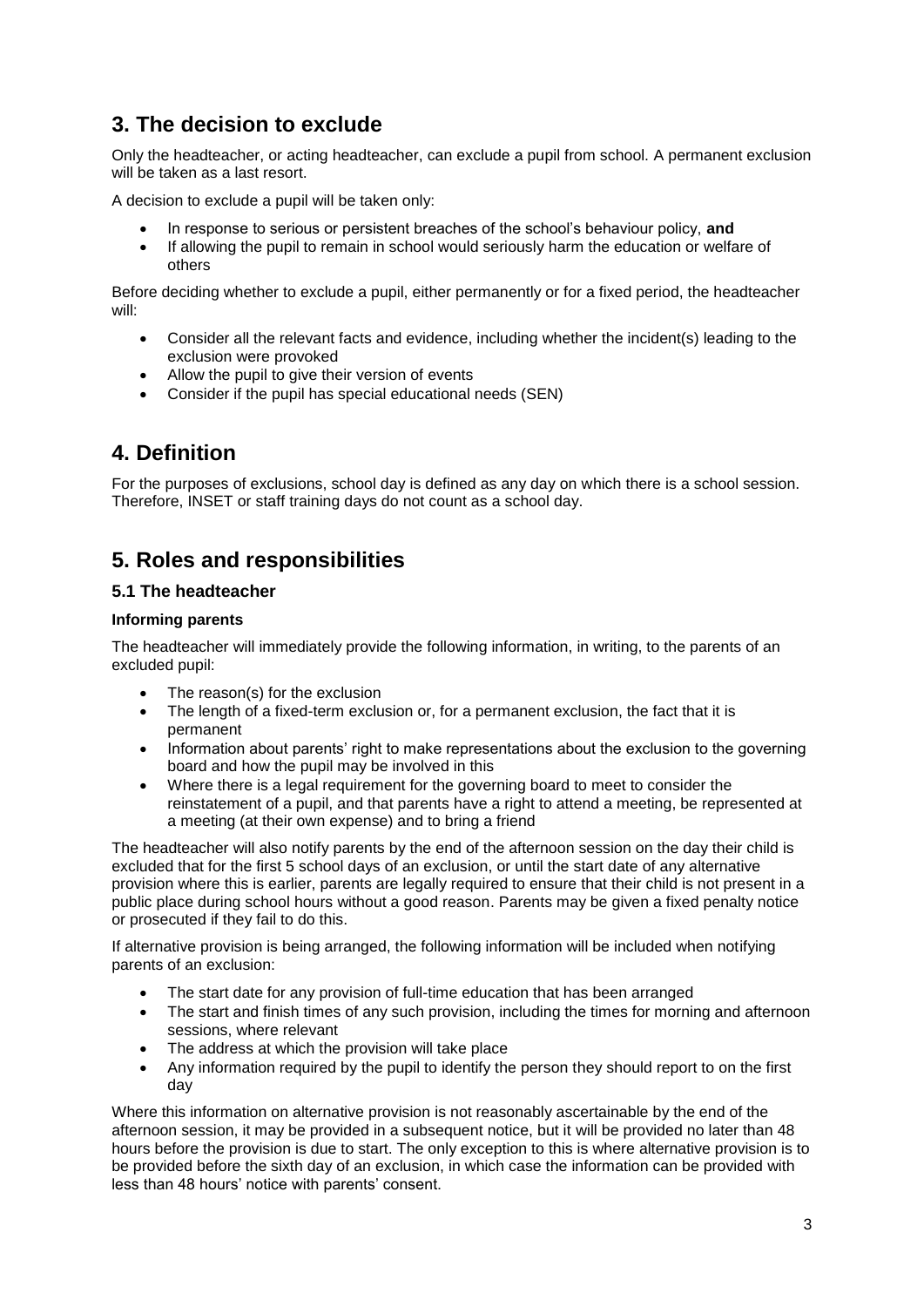#### **Informing the governing board and local authority**

The headteacher will immediately notify the governing board and the local authority (LA) of:

- A permanent exclusion, including when a fixed-period exclusion is made permanent
- Exclusions which would result in the pupil being excluded for more than 5 school days (or more than 10 lunchtimes) in a term
- Exclusions which would result in the pupil missing a public examination

For a permanent exclusion, if the pupil lives outside the LA in which the school is located, the headteacher will also immediately inform the pupil's 'home authority' of the exclusion and the reason(s) for it without delay.

For all other exclusions, the headteacher will notify the governing board and LA once a term.

#### **5.2 The executive governing group**

Responsibilities regarding exclusions is delegated to Disciplinary Appeal Committee.

The Disciplinary Appeal Committee has a duty to consider the reinstatement of an excluded pupil (see section 6).

For a fixed-period exclusion of more than 5 school days, the governing board will arrange suitable fulltime education for the pupil. This provision will begin no later than the sixth day of the exclusion.

#### **5.3 The LA**

For permanent exclusions, the LA is responsible for arranging suitable full-time education to begin no later than the sixth day of the exclusion.

### **6. Considering the reinstatement of a pupil**

Disciplinary Appeal Committee will consider the reinstatement of an excluded pupil within 15 school days of receiving the notice of the exclusion if:

- The exclusion is permanent
- It is a fixed-term exclusion which would bring the pupil's total number of school days of exclusion to more than 15 in a term
- It would result in a pupil missing a public examination

If requested to do so by parents, Disciplinary Appeal Committee will consider the reinstatement of an excluded pupil within 50 school days of receiving notice of the exclusion if the pupil would be excluded from school for more than 5 school days, but less than 15, in a single term.

Where an exclusion would result in a pupil missing a public examination, Disciplinary Appeal Committee will consider the reinstatement of the pupil before the date of the examination. If this is not practicable, the Disciplinary Appeal Committee will consider the exclusion and decide whether or not to reinstate the pupil.

Disciplinary Appeal Committee can either:

- Decline to reinstate the pupil, or
- Direct the reinstatement of the pupil immediately, or on a particular date

In reaching a decision, Disciplinary Appeal Committee will consider whether the exclusion was lawful, reasonable and procedurally fair and whether the headteacher followed their legal duties. They will decide whether or not a fact is true 'on the balance of probabilities', which differs from the criminal standard of 'beyond reasonable doubt', as well as any evidence that was presented in relation to the decision to exclude.

Minutes will be taken of the meeting, and a record of evidence considered kept. The outcome will also be recorded on the pupil's educational record.

Disciplinary Appeal Committee will notify, in writing, the headteacher, parents and the LA of its decision, along with reasons for its decision, without delay.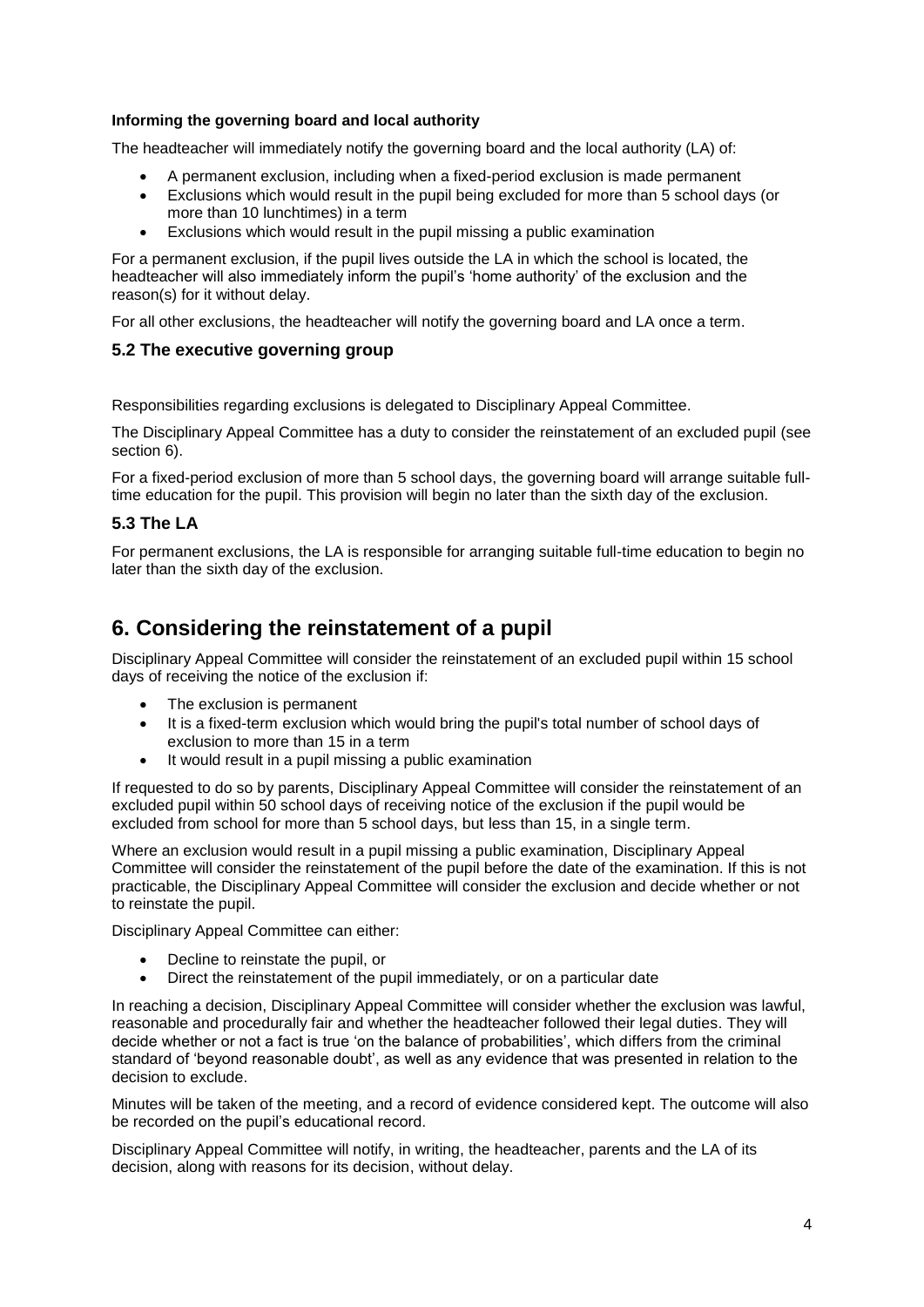Where an exclusion is permanent, Disciplinary Appeal Committee's decision will also include the following:

- The fact that it is permanent
- Notice of parents' right to ask for the decision to be reviewed by an independent review panel. and:
	- o The date by which an application for an independent review must be made
	- $\circ$  The name and address to whom an application for a review should be submitted
	- $\circ$  That any application should set out the grounds on which it is being made and that, where appropriate, reference to how the pupil's SEN are considered to be relevant to the exclusion
	- $\circ$  That, regardless of whether the excluded pupil has recognised SEN, parents have a right to require the academy trust to appoint an SEN expert to attend the review
	- $\circ$  Details of the role of the SEN expert and that there would be no cost to parents for this appointment
	- o That parents must make clear if they wish for an SEN expert to be appointed in any application for a review
	- $\circ$  That parents may, at their own expense, appoint someone to make written and/or oral representations to the panel, and parents may also bring a friend to the review
- That if parents believe that the exclusion has occurred as a result of discrimination, they may make a claim under the Equality Act 2010 to the first-tier tribunal (special educational needs and disability), in the case of disability discrimination, or the county court, in the case of other forms of discrimination. A claim of discrimination made under these routes should be lodged within 6 months of the date on which the discrimination is alleged to have taken place

### **7. An independent review**

If parents apply for an independent review, the academy trust will arrange for an independent panel to review the decision of the governing board not to reinstate a permanently excluded pupil.

Applications for an independent review must be made within 15 school days of notice being given to the parents by Disciplinary Appeal Committee of its decision to not reinstate a pupil.

A panel of 3 or 5 members will be constituted with representatives from each of the categories below. Where a 5-member panel is constituted, 2 members will come from the school governors category and 2 members will come from the headteacher category.

- A lay member to chair the panel who has not worked in any school in a paid capacity, disregarding any experience as a school governor or volunteer
- School governors who have served as a governor for at least 12 consecutive months in the last 5 years, provided they have not been teachers or headteachers during this time
- Headteachers or individuals who have been a headteacher within the last 5 years

A person may not serve as a member of a review panel if they:

- Are a member or director of the academy trust, or governing board of the excluding school
- Are the headteacher of the excluding school, or have held this position in the last 5 years
- Are an employee of the academy trust, or the governing board, of the excluding school (unless they are employed as a headteacher at another school)
- Have, or at any time have had, any connection with the academy trust, school, governing board, parents or pupil, or the incident leading to the exclusion, which might reasonably be taken to raise doubts about their impartially
- Have not had the required training within the last 2 years (see appendix 1 for what training must cover)

A clerk will be appointed to the panel.

The independent panel will decide one of the following:

- Uphold the governing board's decision
- Recommend that the governing board reconsiders reinstatement
- Quash the governing board's decision and direct that they reconsider reinstatement (only when the decision is judged to be flawed)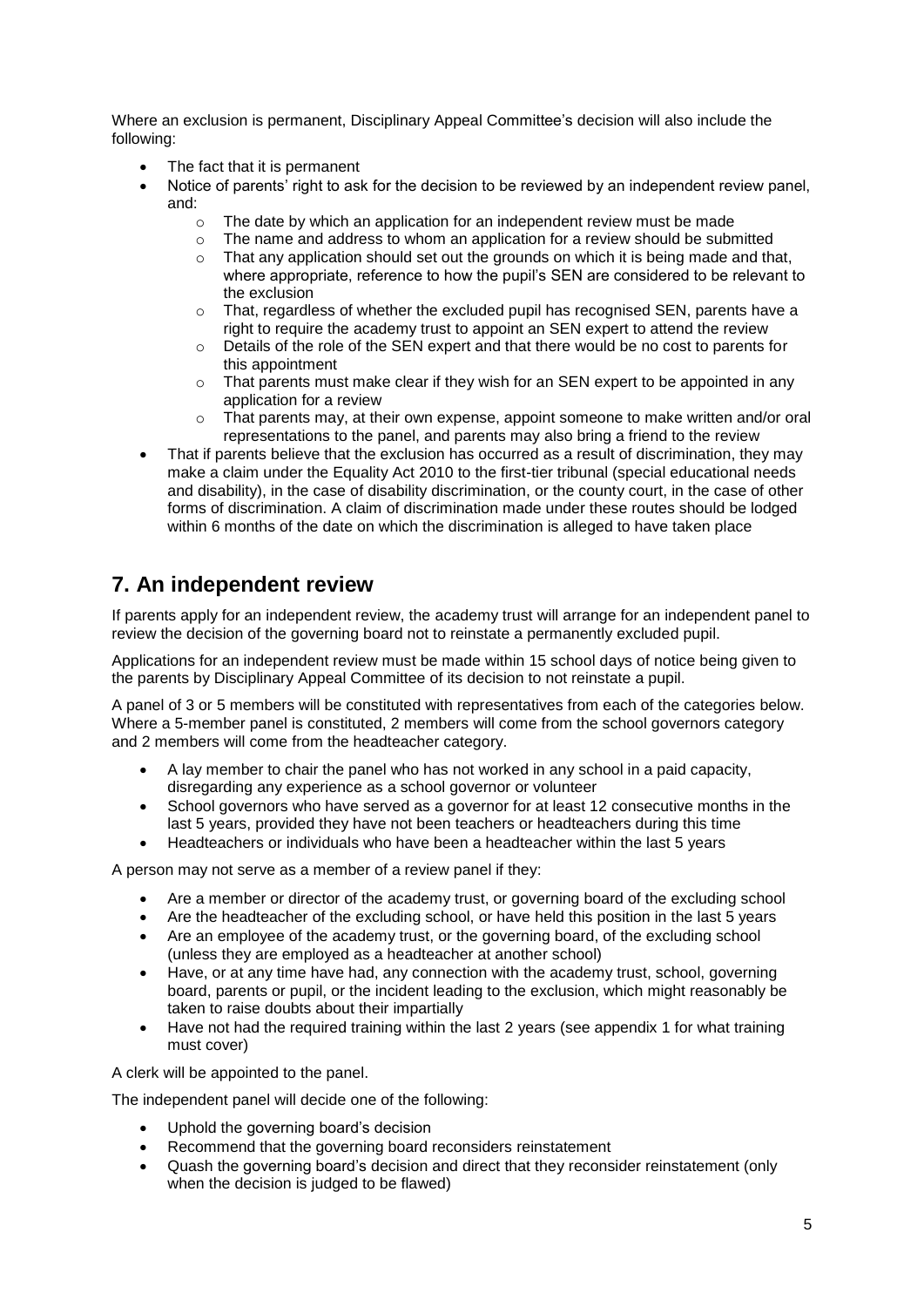The panel's decision can be decided by a majority vote. In the case of a tied decision, the chair has the casting vote.

## **8. School registers**

A pupil's name will be removed from the school admissions register if:

- 15 school days have passed since the parents were notified of the exclusion panel's decision to not reinstate the pupil and no application has been made for an independent review panel, or
- The parents have stated in writing that they will not be applying for an independent review panel

Where an application for an independent review has been made, the governing board will wait until that review has concluded before removing a pupil's name from the register.

Where alternative provision has been made for an excluded pupil and they attend it, code B (education off-site) or code D (dual registration) will be used on the attendance register.

Where excluded pupils are not attending alternative provision, code E (absent) will be used.

## **9. Returning from a fixed-term exclusion**

Following a fixed-term exclusion, a re-integration meeting will be held involving the pupil, parents, a member of senior staff and other staff, where appropriate.

The following measures may be implemented when a pupil returns from a fixed-term exclusion:

- *Agreeing a behaviour contract*
- *Putting a pupil 'on report'*
- *Internal isolation*

### **10. Monitoring arrangements**

The Pastoral Leader monitors the number of exclusions every term and reports back to the headteacher. They also liaise with the local authority to ensure suitable full-time education for excluded pupils.

This policy will be reviewed by Headteacher every 2 years. At every review, the policy will be shared with the governing board.

### **11. Links with other policies**

This exclusions policy is linked to our

- Behaviour policy
- SEN policy and information report
- Anti-Bullying Policy